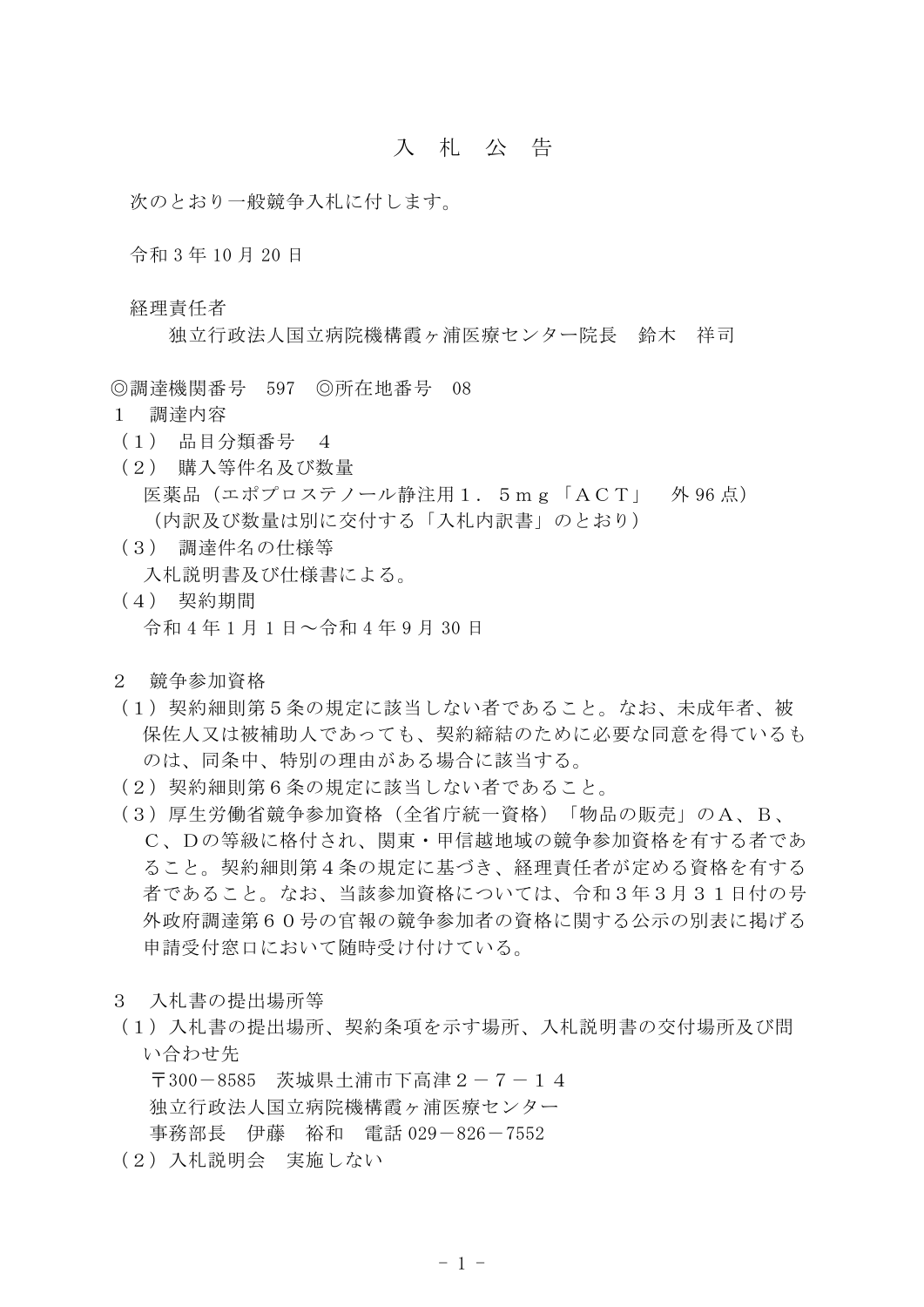(3)入札関係書類の受領期限

令和 3 年 12 月 13 日 12 時 00 分

(4)開札の場所

独立行政法人国立病院機構霞ヶ浦医療センター研修棟2階第1会議室

(5)開札の日時

令和 3 年 12 月 15 日 14 時 00 分

- 4 その他
- (1)契約手続において使用する言語及び通貨日本語及び日本国通貨。
- (2)入札保証金及び契約保証金 免除
- (3)入札者に要求される事項

この一般競争に参加を希望する者は本公告に示した物品を納入できることを 証明する書類を指定する期日までに提出しなければならない。なお、入札者 は、開札日の前日までの間において、経理責任者から上記証明となるものに ついて説明を求められた場合はそれに応じなければならない。

## (4)入札の無効

本公告に示した競争参加資格のない者の提出した入札関係書類、入札者に求 められる義務を履行しなかった者の提出した入札関係書類は無効とする。

- (5)契約書作成の要否 要
- (6)落札者の決定方法

本公告に示した物品を納入できると経理責任者が判断した入札者であって、 契約細則第 21 条の規定に基づいて作成された予定価格の制限の範囲内で最 低価格をもって有効な入札を行った者を落札者とする。

- (7)詳細は入札説明書による。
- 5 Summary
- $(1)$  Official in charge of disbursement of the procuring entity : Syo uji Suzuki,Director,National Hospital Organization Kasumigaura Medic al Center
- $(2)$  Classification of the products to be procured : 4
- $(3)$  Nature and quantity of the products to be purchased : Test reagen t procurement contract (Epoprostenol for I.V. Injection 1.5mg[ACT] a nd 96 points)
- (4)Fulfillment period : January 1,2022 September 30,2022
- (5)Fulfillment place : National Hospital Organization Kasumigaura Me dicalCenter
- $(6)$  Qualification for participating in the tendering procedures : Sup pliers eligible for participating in the proposed tender are those w ho shall:
	- ① not come under Article 5 of the Regulation concerning Contract fo r National Hospital Organization(NHO). Furthermore, minors,Personu